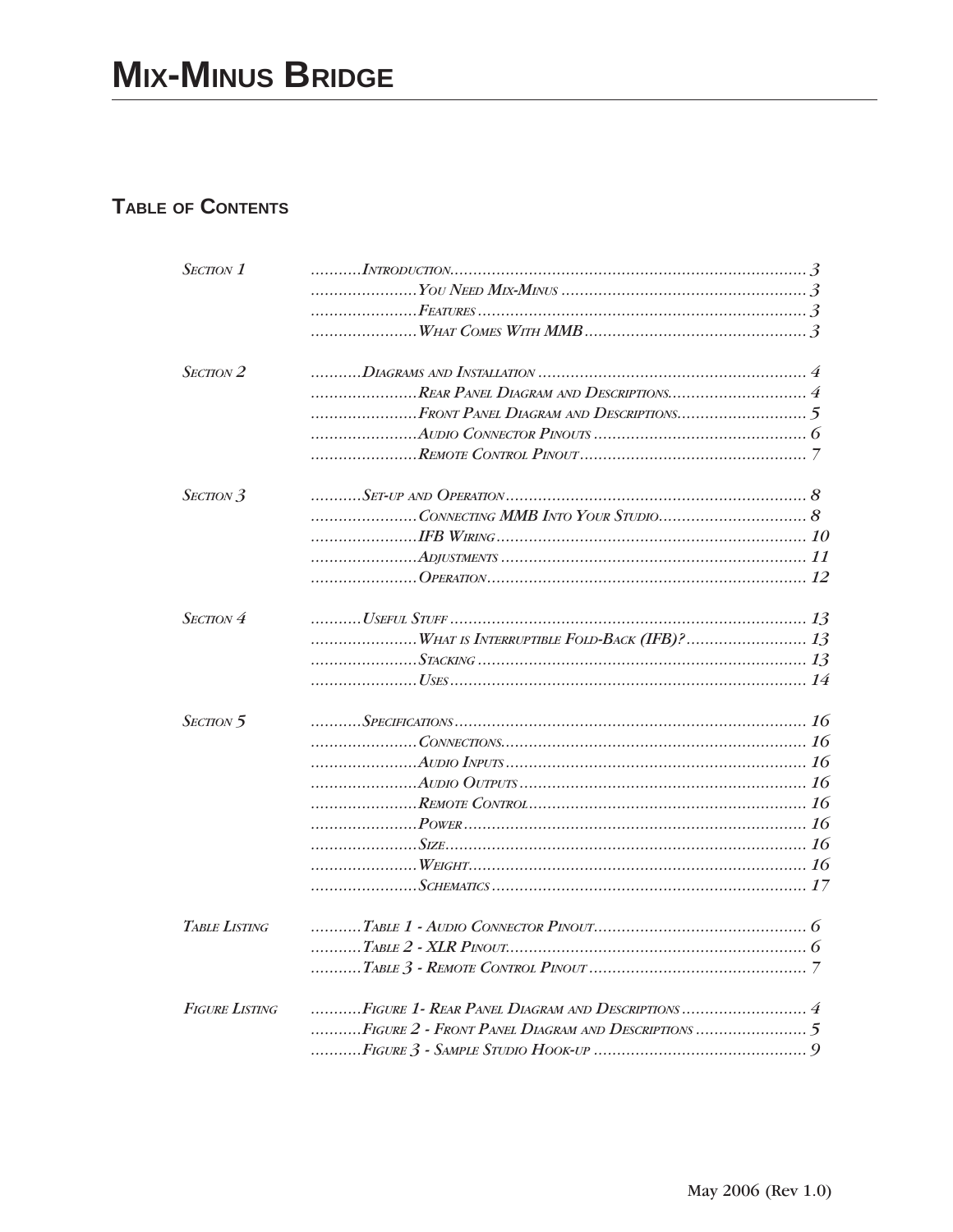#### *About Comrex*

Comrex has been building reliable, high quality broadcast equipment since 1961. Our products are used daily in every part of the world by networks, stations and program producers.

Every product we manufacture has been carefully designed to function flawlessly, under the harshest conditions, over many years of use. Each unit we ship has been individually and thoroughly tested. Most items are available off the shelf, either directly from Comrex or from our stocking dealers.

Comrex stands behind its products. We promise that if you call us for technical assistance, you will talk directly with someone who knows about the equipment and will do everything possible to help you.

Our toll free number in North America is 800-237-1776. Product information along with engineering notes and user reports are available on our website at www.comrex.com. Our email address is info@comrex.com.

#### *Warranty and Disclaimer*

All equipment manufactured by Comrex Corporation is warranted by Comrex against defects in material and workmanship for one year from the date of original purchase, as verified by the return of the Warranty Registration Card. During the warranty period, we will repair or, at our option, replace at no charge a product that proves to be defective, provided you obtain return authorization from Comrex and return the product, shipping prepaid, to Comrex Corporation, 19 Pine Road, Devens, MA 01434 USA. For return authorization, contact Comrex at 978-784-1776 or fax 978-784-1717.

This Warranty does not apply if the product has been damaged by accident or misuse or as the result of service or modification performed by anyone other than Comrex Corporation.

With the exception of the warranties set forth above, Comrex Corporation makes no other warranties, expressed or implied or statutory, including but not limited to warranties of merchantability and fitness for a particular purpose, which are hereby expressly disclaimed. In no event shall Comrex Corporation have any liability for indirect, consequential or punitive damages resulting from the use of this product.

#### *Copyright Notice*

The Comrex proprietary code and licensed, third party proprietary code residing in and otherwise associated with this product are protected by copyright law and international treaties. Unauthorized reproduction or distribution of this product, or any portion of it, may result in civil and criminal sanctions, and will be prosecuted to the fullest extent of the law.

US Government Restricted Rights - Use, duplication, or disclosure by the US Government is subject to restrictions set forth in subparagraph  $(c)(1)(ii)$  of the Rights in Technical Data and Computer Software clause at DFARS (48 CFR)  $252.227-7013$  or subparagraphs  $(c)(1)$  and  $(2)$  of the Commercial Computer Software - Restricted Rights clause at FAR (48 CFR) 52.227-19, as applicable.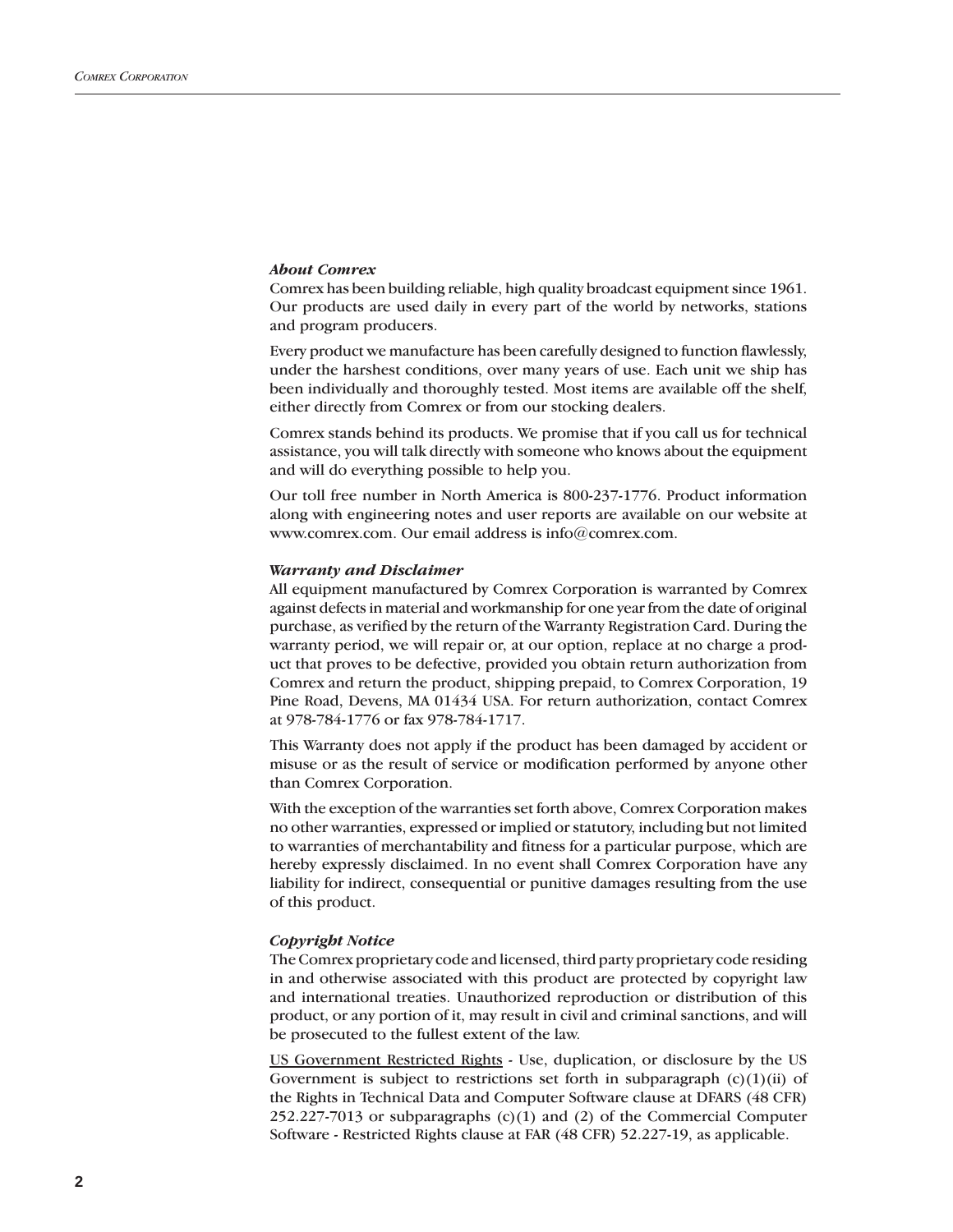# **SECTION 1 INTRODUCTION**

| YOU NEED MIX MINUS         | Broadcast studio consoles must do more than send audio to the transmit-<br>ter. Remote feeds or listener calls are important program sources, and the<br>people on the air need to hear the station's audio. It is easy to mix a lot of<br>different source material together with a studio console, but challenging to<br>send the correct audio back to the correct user.                                                                                                                                                                                                                                                                                                            |
|----------------------------|----------------------------------------------------------------------------------------------------------------------------------------------------------------------------------------------------------------------------------------------------------------------------------------------------------------------------------------------------------------------------------------------------------------------------------------------------------------------------------------------------------------------------------------------------------------------------------------------------------------------------------------------------------------------------------------|
|                            | Mix-minus feeds are usually required when audio programming originates<br>outside the studio. Most radio stations take programming from ISDN,<br>POTS or IP codecs, and TV stations are now using digital ENG gear. The<br>problem is that most digital codecs have substantial processing delays, in<br>the order of 5-500 ms. This usually precludes off-air monitoring, because<br>the air talent will not be able to tolerate the delay of their own voice in<br>their ear. The delay is of course doubled if the codec return channel is<br>used for talent monitoring. The solution is to feed a mix of all needed au-<br>dio, minus the remote talent, back to the remote site. |
|                            | Telephone calls having their own audio sent back to them are susceptible<br>to feedback and may sound strange. Additionally, wireless calls are sub-<br>ject to significant coding delays. So every telephone hybrid in your studio<br>requires at least one feed with all telephone audio removed. If callers are<br>to be conferenced, each may require a custom mix minus feed unless your<br>studio telephone system handles this internally. This is because each caller<br>must hear the other, but not themselves.                                                                                                                                                              |
|                            | If you need more information on the uses of the Mix-Minus Bridge, turn to<br>page 14. Otherwise, read on for installation and set-up instructions.                                                                                                                                                                                                                                                                                                                                                                                                                                                                                                                                     |
| <b>FEATURES</b>            | • The MMB takes one mix minus feed from the console, and creates 6<br>feeds for remote or telephone use.<br>• MMB's can be stacked for 12, 18 or more feeds.<br>• Separate level controls are provided for each input to the bridge.<br>• IFB (interruptible fold-back) allows cues to be sent to individuals or the<br>whole group.<br>• IFB can be set for "ducking" or complete muting of the program audio.                                                                                                                                                                                                                                                                        |
| <b>WHAT COMES WITH MMB</b> | The following items are shipped with a new Mix-Minus Bridge:<br>(1) Mix-Minus Bridge (MMB), ready for 120 or 240 V operation.<br>(1) AC power cord for North American use.<br>(1) Operating manual.<br>(1) Warranty card (Please fill out and return).                                                                                                                                                                                                                                                                                                                                                                                                                                 |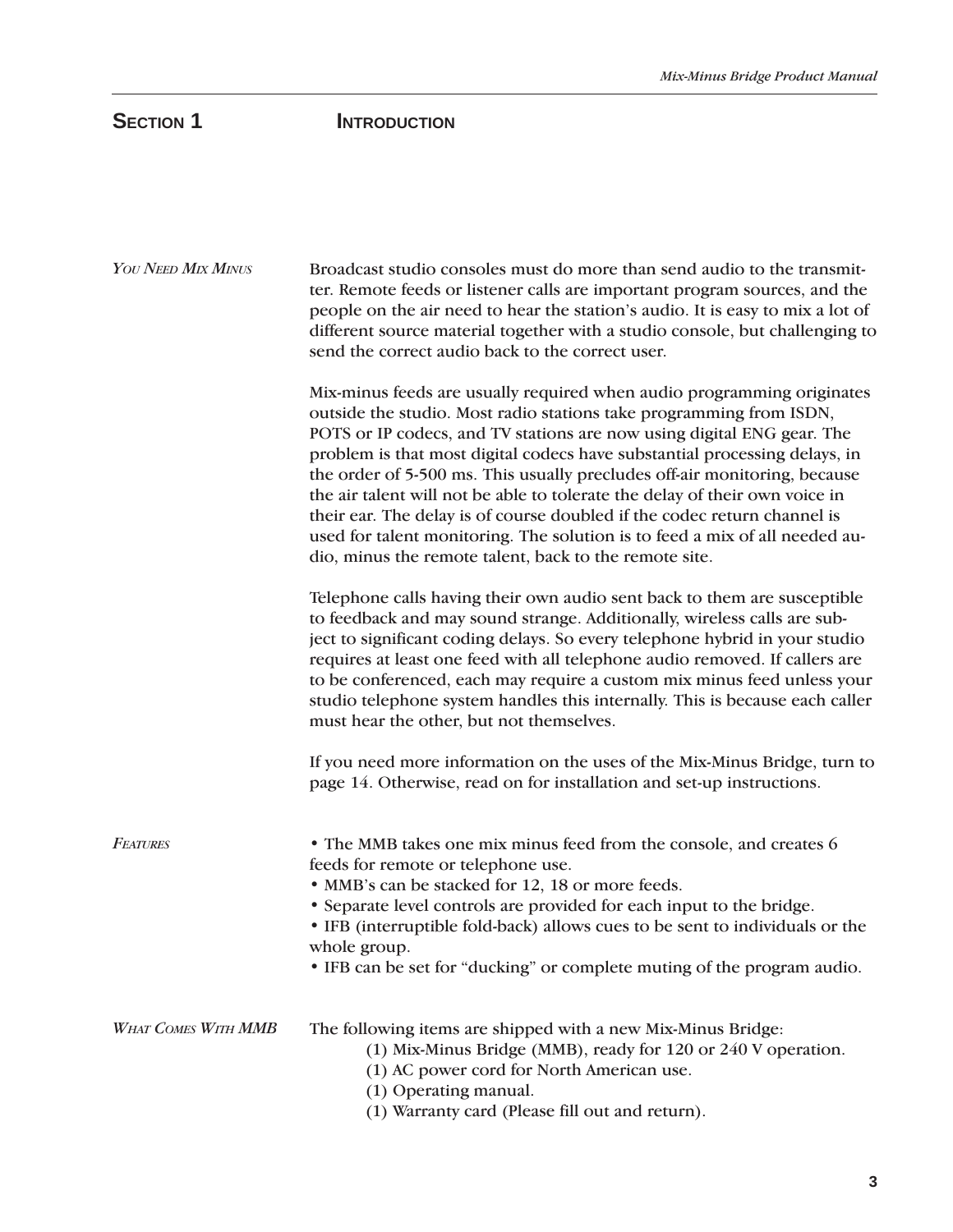# **SECTION 2** DIAGRAMS AND INSTALLATION

## **Figure 1 - Rear Panel Diagram and Descriptions**

|                                         |                          |       |       |         |         |          |        |                               | $\sim$<br>1 U | $-1-$            |
|-----------------------------------------|--------------------------|-------|-------|---------|---------|----------|--------|-------------------------------|---------------|------------------|
| Mains Power<br>100-240V RMS<br>50/60 Hz | Remote Control<br>.<br>. | Ext A | Ext B | 1-3 Out | 4-6 Out | $1-3$ In | 4-6 In | Aux In<br>$\bullet$<br>٠<br>٠ | <b>IFB</b>    | Mic<br>_<br>Line |

| 1) AC INPUT             | IEC-320 connector for AC power. The MMB works worldwide with AC<br>power from 100 to 260 VAC, 50-60 Hz. Just use the appropriate cord for<br>your area.                                  |
|-------------------------|------------------------------------------------------------------------------------------------------------------------------------------------------------------------------------------|
| 2) REMOTE CONTROL       | 25 pin female "D" connector for remote switching of channel and IFB<br>functions. See details on page 7.                                                                                 |
| $3)$ Exr A              | 8 pin modular connector to allow stacking of MMB's. The cross-connect<br>cable should be pinned for standard Ethernet use. See page 6.                                                   |
| $\angle$ Ext B          | Second 8 pin modular connector for stacking MMB's.                                                                                                                                       |
| 5) $1-3$ Ovr            | 8 pin modular connector for the Channel 1, 2 and 3 outputs. Balanced or<br>unbalanced connections may be used for all outputs. See pinout on page<br>6.                                  |
| 6) $4-6$ Out            | 8 pin modular connector for the Channel 4, 5 and 6 outputs. See pinout<br>on page 6.                                                                                                     |
| 7) $1-3$ IN             | 8 pin modular connector for the Channel 1, 2 and 3 inputs. Balanced or<br>unbalanced connections may be used for all inputs. See pinout on page 6.                                       |
| $8)$ 4-6 I <sub>N</sub> | 8 pin modular connector for the Channel 4, 5 and 6 inputs. See pinout<br>on page 6.                                                                                                      |
| $9)$ Avx I <sub>N</sub> | 3-pin XLR female jack to accept a single line-level mix-minus feed from the<br>console. This feed will be fed to all outputs on the MMB.                                                 |
| 10) IFB                 | 3-pin XLR female jack for interruptible fold-back (IFB) audio. This audio<br>will be fed to channels selected by the IFB pins on the Remote Control<br>connector. See details on page 6. |
| 11) MIC/LINE            | Switch to select microphone or line level for the IFB jack.                                                                                                                              |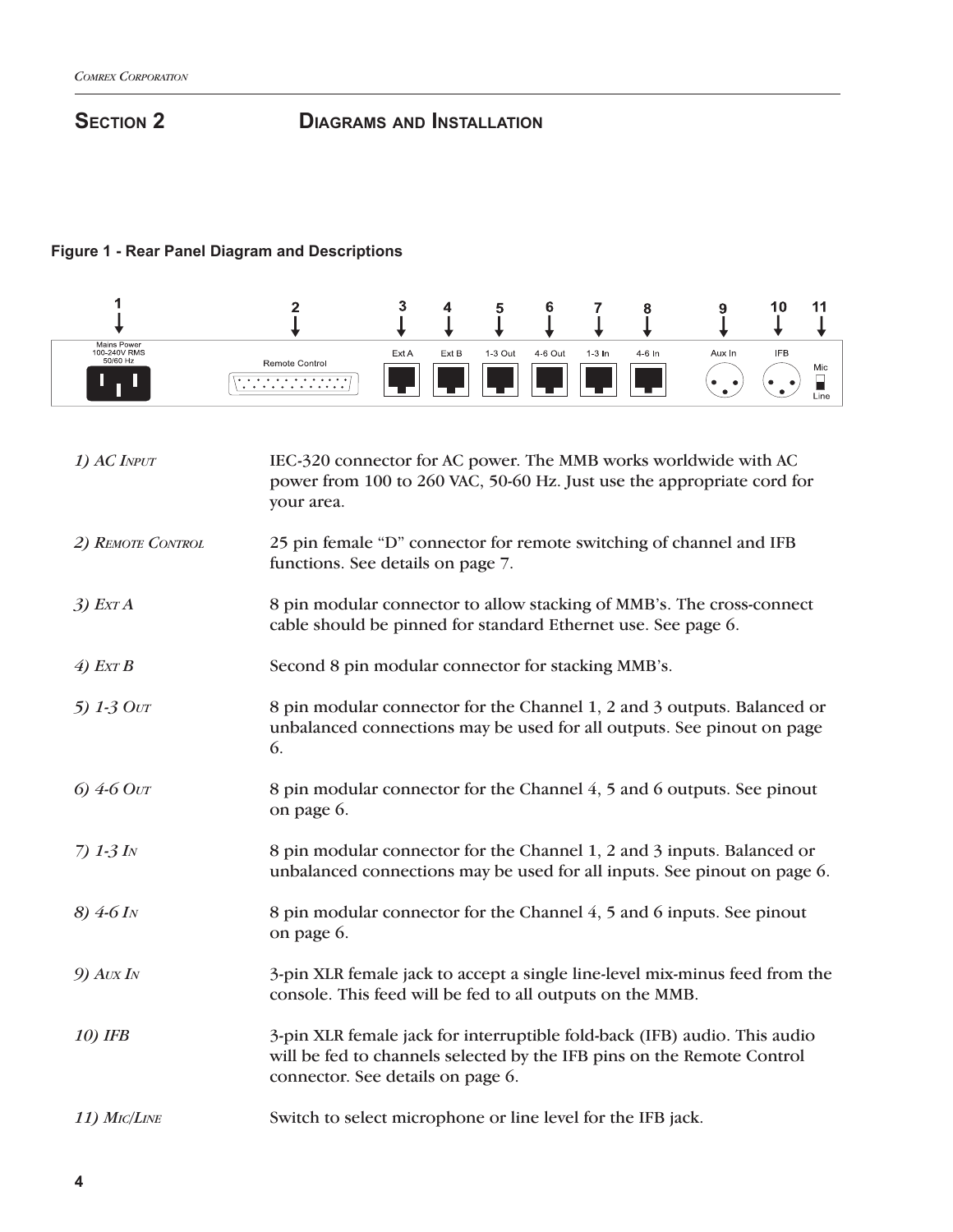## **Figure 2 - Front Panel Diagram and Descriptions**

|                                | 9<br>10<br>11<br>12<br>13<br>14                                              |
|--------------------------------|------------------------------------------------------------------------------|
| <b>COMREX Mix-Minus Bridge</b> | $\circ$                                                                      |
|                                |                                                                              |
| 1) INPUT 1 LEVEL               | Channel 1 input level control. "1:00" is unity gain.                         |
| 2) INPUT 2 LEVEL               | Channel 2 input level control.                                               |
| 3) INPUT 3 LEVEL               | Channel 3 input level control.                                               |
| 4) INPUT 4 LEVEL               | Channel 4 input level control.                                               |
| 5) INPUT 5 LEVEL               | Channel 5 input level control.                                               |
| 6) INPUT 6 LEVEL               | Channel 6 input level control.                                               |
| 7) AUX INPUT LEVEL             | Auxiliary input level control for single mix-minus feed from console.        |
| 8) IFB INPUT LEVEL             | IFB input level. Select microphone or line level with the rear panel switch. |
| 9) CHANNEL 1 ON/OFF            | Pushbutton with LED indicator to enable/disable Channel 1.                   |
| 10) CHANNEL 2 ON/OFF           | Pushbutton with LED indicator to enable/disable Channel 2.                   |
| 11) CHANNEL 3 ON/OFF           | Pushbutton with LED indicator to enable/disable Channel 3.                   |
| 12) CHANNEL 4 ON/OFF           | Pushbutton with LED indicator to enable/disable Channel 4.                   |
| 13) CHANNEL 5 ON/OFF           | Pushbutton with LED indicator to enable/disable Channel 5.                   |
| 14) CHANNEL 6 ON/OFF           | Pushbutton with LED indicator to enable/disable Channel 6.                   |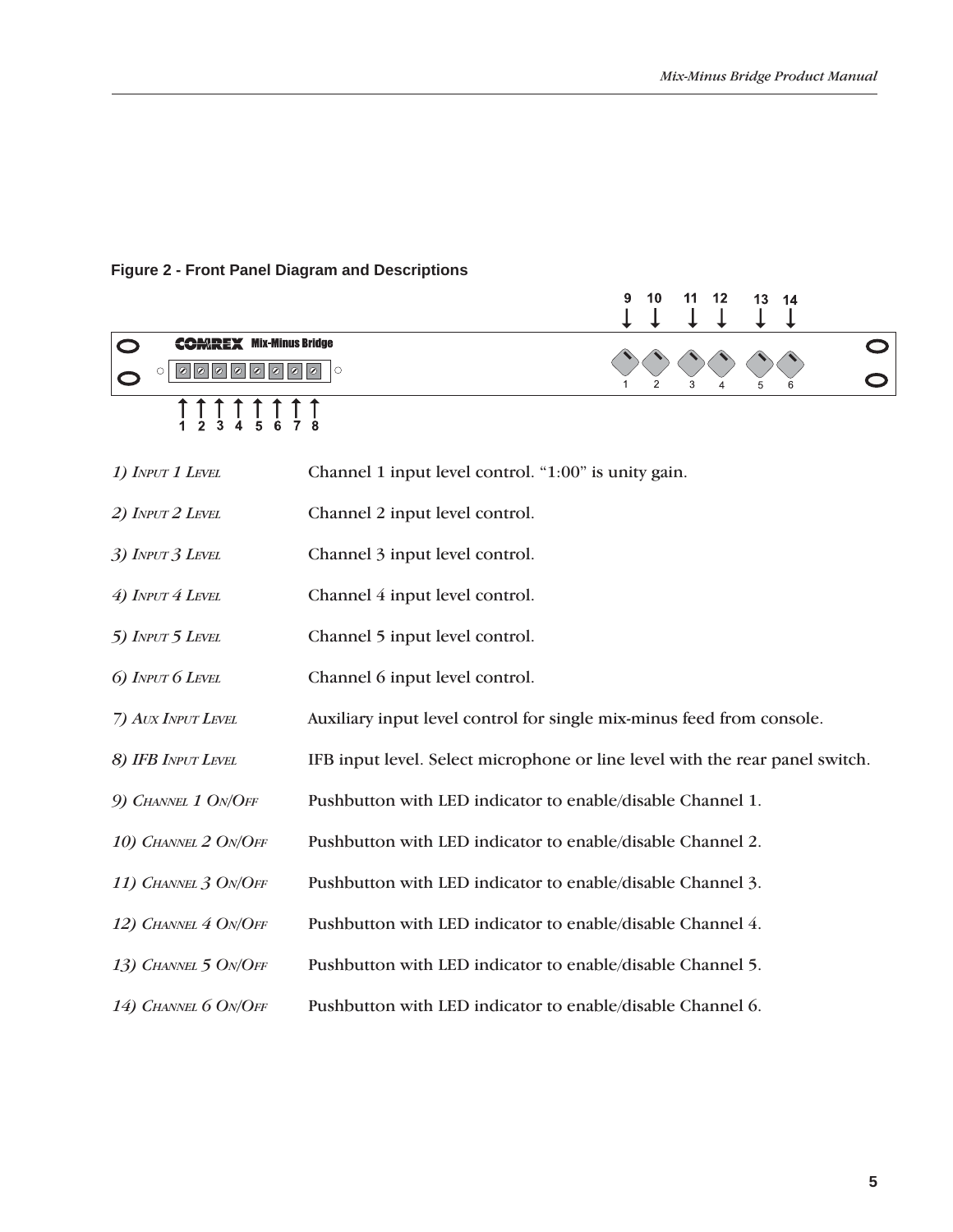*AUDIO CONNECTOR PINOUTS*

The RJ-45 connectors labeled **1-3 Out**, **4-6 Out**, **1-3 In** and **4-6 In** are wired in the same manner, using cables pinned out for CAT5 Ethernet connections. Looking down at the top of a plug with the gold pins visible, the wires connect as follows:

White/Green<br>Blue/White<br>White/Blue<br>Green/White

2 3 4 5 6 7

White/Brow **Brown/Whit** 

8

White/Orange Orange/White

 $\overline{1}$ 

|                 | Table T - Auglo Connector Pinout |                             |              |  |  |
|-----------------|----------------------------------|-----------------------------|--------------|--|--|
| Pin $#$         | Colors                           | $1-3 \text{ In}/\text{Out}$ | $4-6$ In/Out |  |  |
| $\vert$ 1       | White/Orange                     | $#2 +$                      | $#5 +$       |  |  |
| 2               | Orange/White                     | $#2 -$                      | $#5 -$       |  |  |
| $\vert 3 \vert$ | White/Green                      | $#3 +$                      | $#6 +$       |  |  |
| $\overline{4}$  | <b>Blue/White</b>                | $#1 -$                      | $#4 -$       |  |  |
| $\overline{5}$  | White/Blue                       | $#1 +$                      | $#4 +$       |  |  |
| 6               | Green/White                      | $#3 -$                      | $#6 -$       |  |  |
| $\overline{7}$  | White/Brown                      | Ground                      | Ground       |  |  |
| 8               | Brown/White                      | Ground                      | Ground       |  |  |
|                 |                                  |                             |              |  |  |





The XLR connectors for the **Auxiliary Input** and **IFB Input** are wired in the usual fashion:

**Table 2 - XLR Pinout**

| Pin <sub>1</sub> | Ground |
|------------------|--------|
| Pin <sub>2</sub> |        |
| Pin <sub>3</sub> |        |

The **EXT A** and **EXT B** jacks are wired to accept straight-through CAT5 Ethernet cables to interconnect with other Mix-Minus Bridges. Use pre-made cables, or follow the standard CAT5 pinout.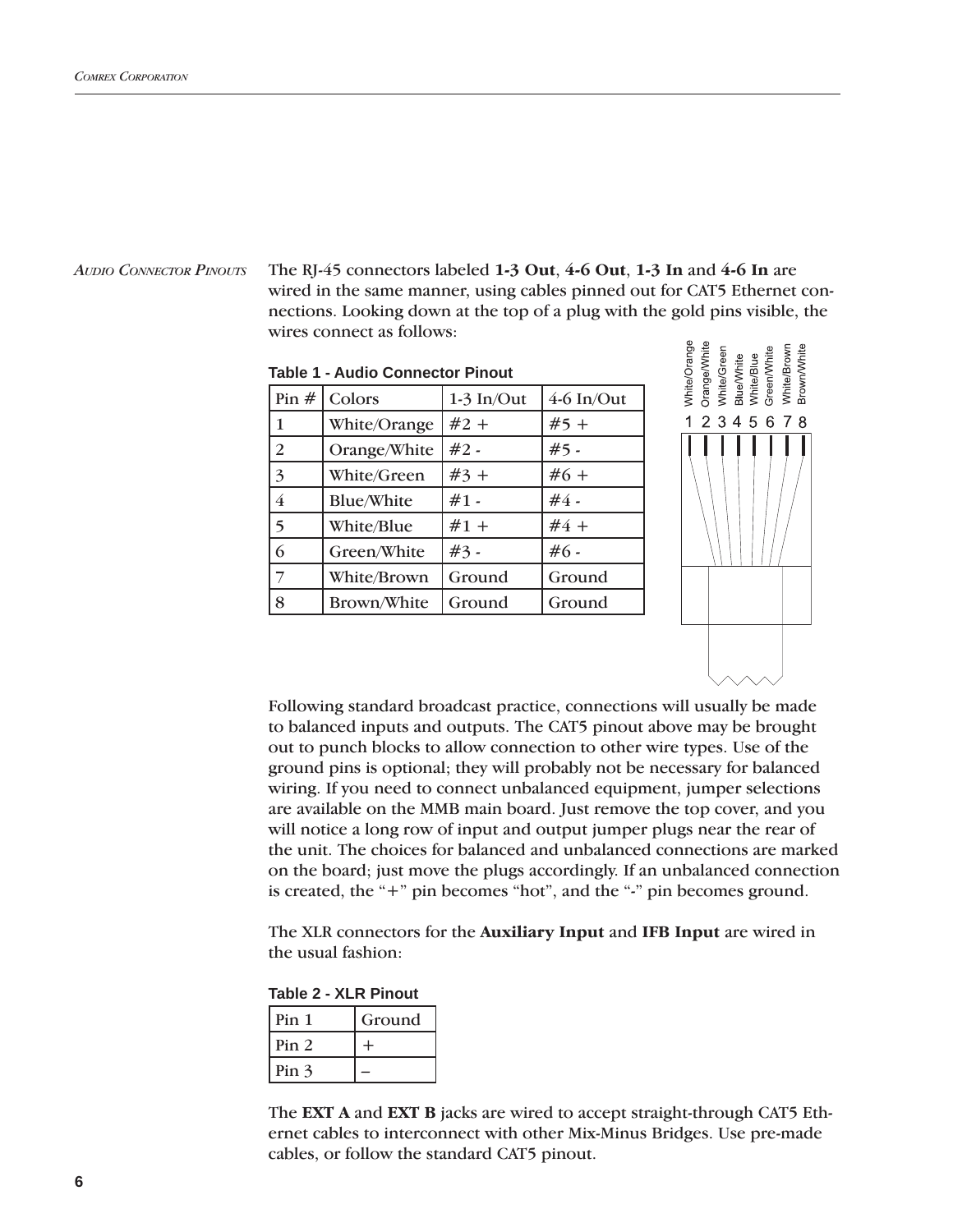#### *REMOTE CONTROL PINOUT*

The 25 pin "D" connector controls 5 VDC relays in the MMB. Functions are executed by bringing a pin to ground, and the current through each pin will be 27 mA.

| <b>Table 3 - Remote Control Pinout</b> |  |              |
|----------------------------------------|--|--------------|
|                                        |  | $\mathbf{R}$ |

| Pin            | Function                                                                              |
|----------------|---------------------------------------------------------------------------------------|
| $\mathbf{1}$   | Channel 1 Off (grounding this pin disables the Channel 1 Input)                       |
| 2              | Channel 2 Off (grounding this pin disables the Channel 2 Input)                       |
| $\overline{3}$ | Channel 3 Off (grounding this pin disables the Channel 3 Input)                       |
| $\overline{4}$ | Channel 4 Off (grounding this pin disables the Channel 4 Input)                       |
| 5              | Channel 5 Off (grounding this pin disables the Channel 5 Input)                       |
| 6              | Channel 6 Off (grounding this pin disables the Channel 6 Input)                       |
| $\overline{7}$ | IFB 1 (grounding this pin substitutes IFB for regular audio on<br>Channel 1)          |
| 8              | IFB 2 (grounding this pin substitutes IFB for regular audio on<br>Channel 2)          |
| 9              | IFB 3 (grounding this pin substitutes IFB for regular audio on<br>Channel 3)          |
| 10             | IFB 4 (grounding this pin substitutes IFB for regular audio on<br>Channel 4)          |
| 11             | IFB 5 (grounding this pin substitutes IFB for regular audio on<br>Channel 5)          |
| 12             | IFB 6 (grounding this pin substitutes IFB for regular audio on<br>Channel 6)          |
| 13             | Master IFB (grounding this pin switches all channels to IFB – note<br>144 mA current) |
| 14-25          | Grounds                                                                               |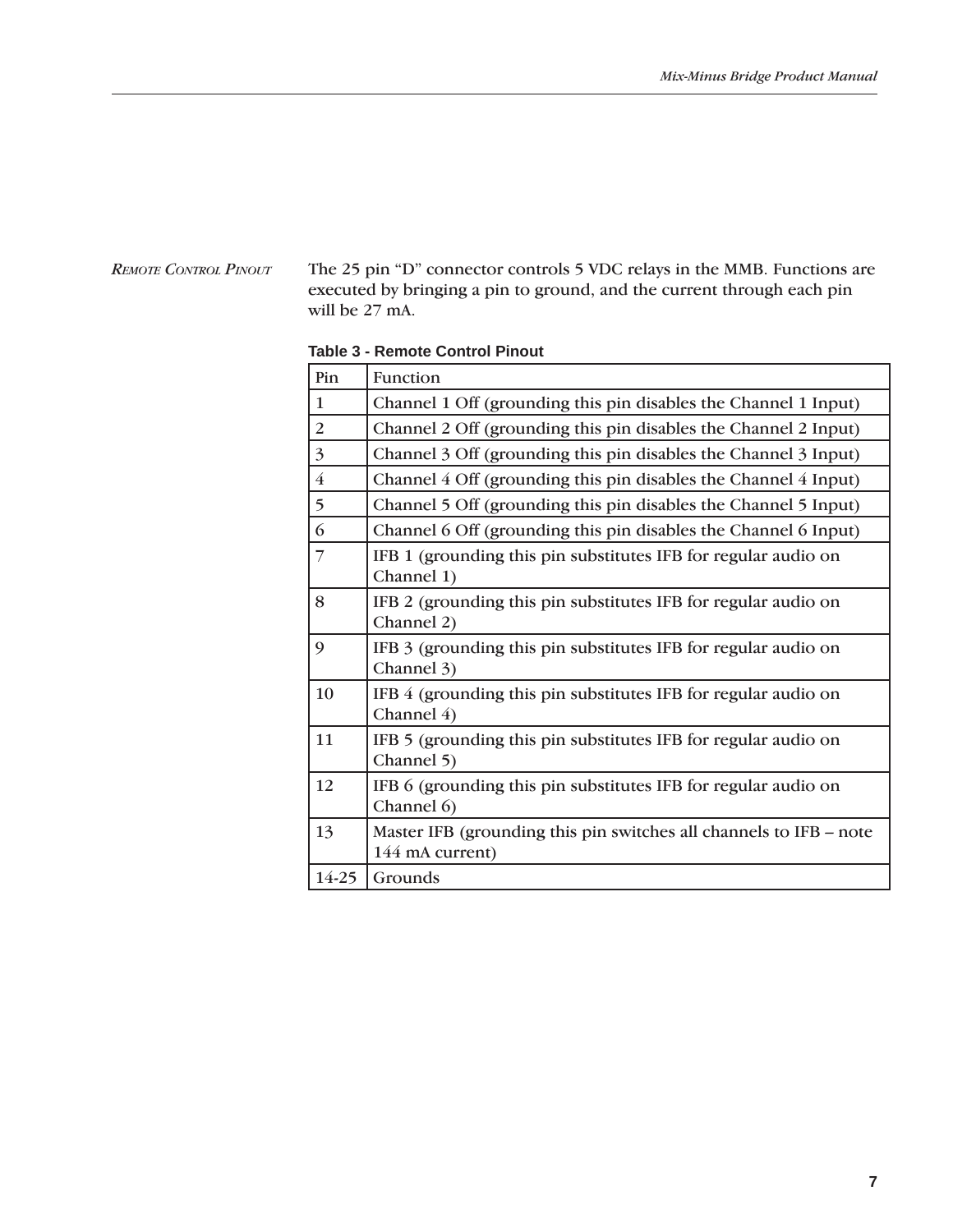### **SECTION 3 SET-UP AND OPERATION**

The Mix-Minus Bridge connects across the output of any remote audio device. In other words, any source which requires mix-minus on its input will have its output routed to the mix minus bridge as well as to the console. The MMB uses the output audio from each device to create its mix-minus buses. The incoming level from each device is controllable via a front panel level control. With the MMB, you only need to create a single mix-minus feed from your console. This will be everything you wish to send to all remote sites. The MMB will add in audio from all of its selected inputs, creating a custom mix-minus feed to each location. This will usually be done via the audition or auxiliary bus on your console, but some consoles may have a dedicated mix-minus feature. This single feed will enter the bridge at the **Aux In** connector, and the level into the Mix-Minus Bridge is adjustable. Figure 3 is a sample studio hook-up for two audio codecs, a telephone hybrid, a mixing console and the Comrex Mix-Minus Bridge. In this example, the telephone hybrid's caller audio is wired to the console **Tel** pot, and the **#1 Input** of the MMB. Codec #1's output is wired to the **RM1** pot, and the **#2 Input** of the MMB. Codec #2 feeds the **RM2** console pot, and the MMB **#3 Input**. The two console mixing channels are labeled **Program** and **Audition**. This may correspond to **Channel 1** and **Channel 2** on other consoles. The **Program** or **Channel 1** audio would typically leave the studio to feed a radio station's air chain, or a network's distribution system. Audio from **Audition** or **Program 2** is used to form the mix-minus feed to the audio codecs. Your console may have a programmable mix-minus bus that can be customized via DIP switches or a network interface. Notice that all of the console modules are switched to both **Audition** and **Program** except the telephone and two remote modules. They are switched to feed **Program** only. This means that the **Audition** output of the console has all of the audio available, except for the hybrid and the codecs. This **Audition** circuit is then fed to the Comrex Mix-Minus Bridge *CONNECTING MMB INTO YOUR STUDIO*

**Aux In** jack, where it is sent to all outputs.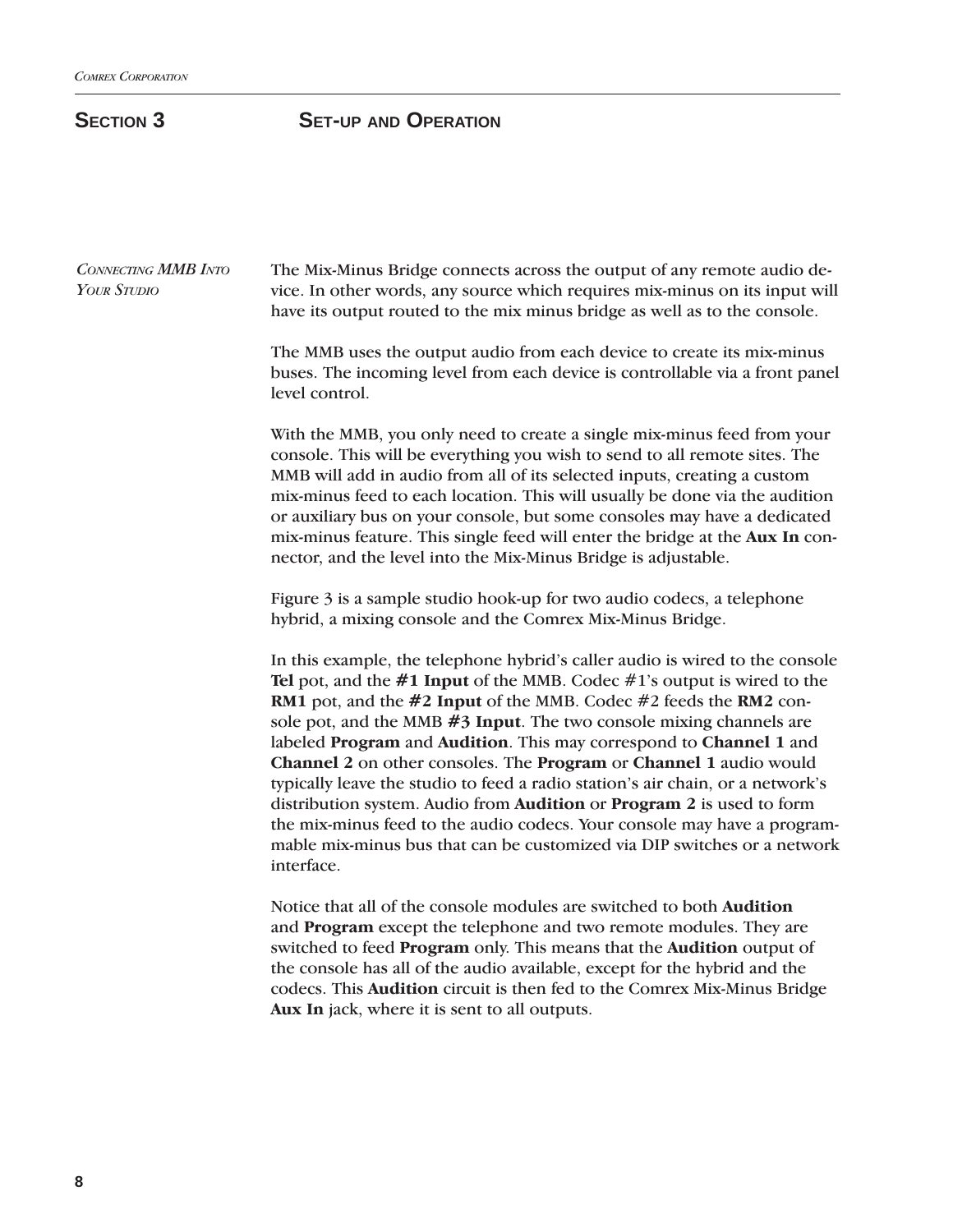

**Figure 3 - Sample Studio Hook-up**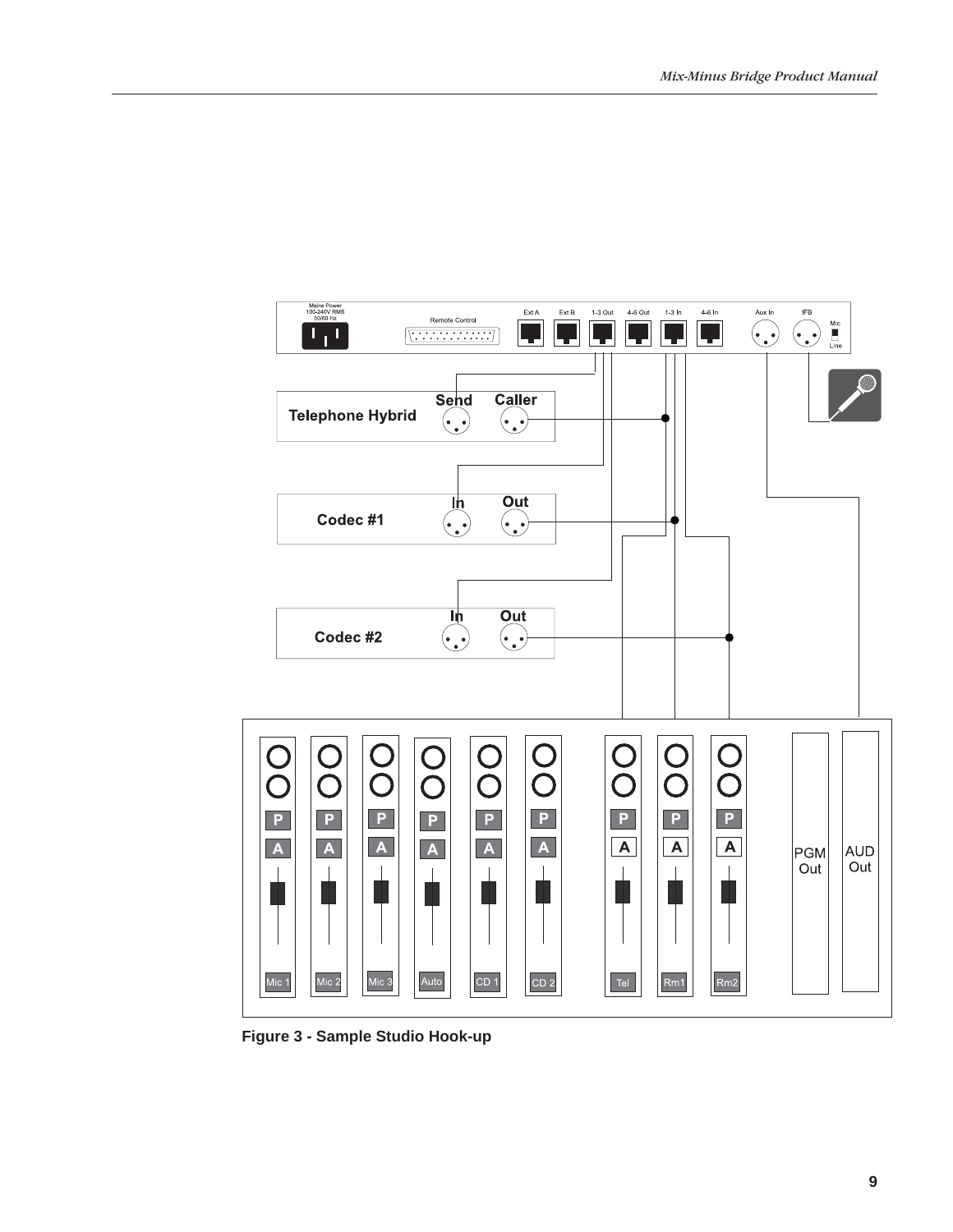|                   | Here is something important to check: Your console may have one or two<br>modules dedicated to telephone hybrids, and there may be an additional<br>module to control the internal mix-minus feeds for those hybrids. Make<br>sure that this setup is able to feed the Audition and Program channels<br>simultaneously, while feeding Program audio to the callers. Some of the<br>older console designs may not support this setup, and simple modifica-<br>tions to the console may be required. Check your console manual, or<br>contact the manufacturer.                                                                                                                                                                                                                                                                                                                                                                                                                                                                                                                                                                                                                                                                                                                                                                                                                                                                                                                              |
|-------------------|--------------------------------------------------------------------------------------------------------------------------------------------------------------------------------------------------------------------------------------------------------------------------------------------------------------------------------------------------------------------------------------------------------------------------------------------------------------------------------------------------------------------------------------------------------------------------------------------------------------------------------------------------------------------------------------------------------------------------------------------------------------------------------------------------------------------------------------------------------------------------------------------------------------------------------------------------------------------------------------------------------------------------------------------------------------------------------------------------------------------------------------------------------------------------------------------------------------------------------------------------------------------------------------------------------------------------------------------------------------------------------------------------------------------------------------------------------------------------------------------|
|                   | Audio from the MMB output jacks is then fed directly to the hybrid Send<br>jack and the codec inputs. Assuming that you are not disabling any inputs<br>via the Remote Control port, audio from each device will be sent to the<br>others, but not to itself.                                                                                                                                                                                                                                                                                                                                                                                                                                                                                                                                                                                                                                                                                                                                                                                                                                                                                                                                                                                                                                                                                                                                                                                                                              |
|                   | The front panel Pushbuttons and the Remote Control connector allow<br>you to prevent one or more inputs from being fed out to other users. This<br>can be very useful if a show involving a codec or hybrid is on the air, and<br>the host of the next show calls in. The <b>Channel Off</b> function will keep any<br>pre-show chatter from distracting the people currently on the air. This may<br>be done by alternately pushing the front panel buttons, or via the Remote<br>Control jack with external switches or relay closures from tally outputs<br>of console modules. Use of a tally closure would neatly isolate any input<br>unless its console module was turned-on. The pin-out of the Channel Off<br>functions is given on page 7.                                                                                                                                                                                                                                                                                                                                                                                                                                                                                                                                                                                                                                                                                                                                       |
| <b>IFB WIRING</b> | Use of IFB is optional, but it is an effective way to communicate with talent<br>in the field. See page 13 for background information on IFB. The wiring of<br>the IFB input must be tailored to the individual studio setup. The drawing<br>shows a microphone plugged into the IFB Input jack, with the Mic/Line<br>switch in the Mic position. Some users mount a gooseneck mike near the<br>studio operator's position, keeping the talk-back audio completely sepa-<br>rate from the on-air audio. Another approach would be to wire the IFB<br>Input directly across the operator's mike at the console. The impedance of<br>the MMB's mike input is high enough not to load the mike. Alternatively,<br>some consoles provide patch point feeds from their microphone modules.<br>Such points are usually unbalanced, and work somewhere between mike<br>and line level, so plan the wiring accordingly. If there is a mike processor<br>between the microphone and the console, you may have an unused mike-<br>level or line-level output from that. For all of these options, make sure the<br>Mic/Line switch is set appropriately. IFB control is via the Remote Control<br>connector, as described on page 7. You can provide a single master IFB<br>pushbutton to talk to all remote sites, or individual buttons to restrict the<br>conversation to single locations. Simple diode logic can be used to talk<br>with combinations of remote sites with a single pushbutton. |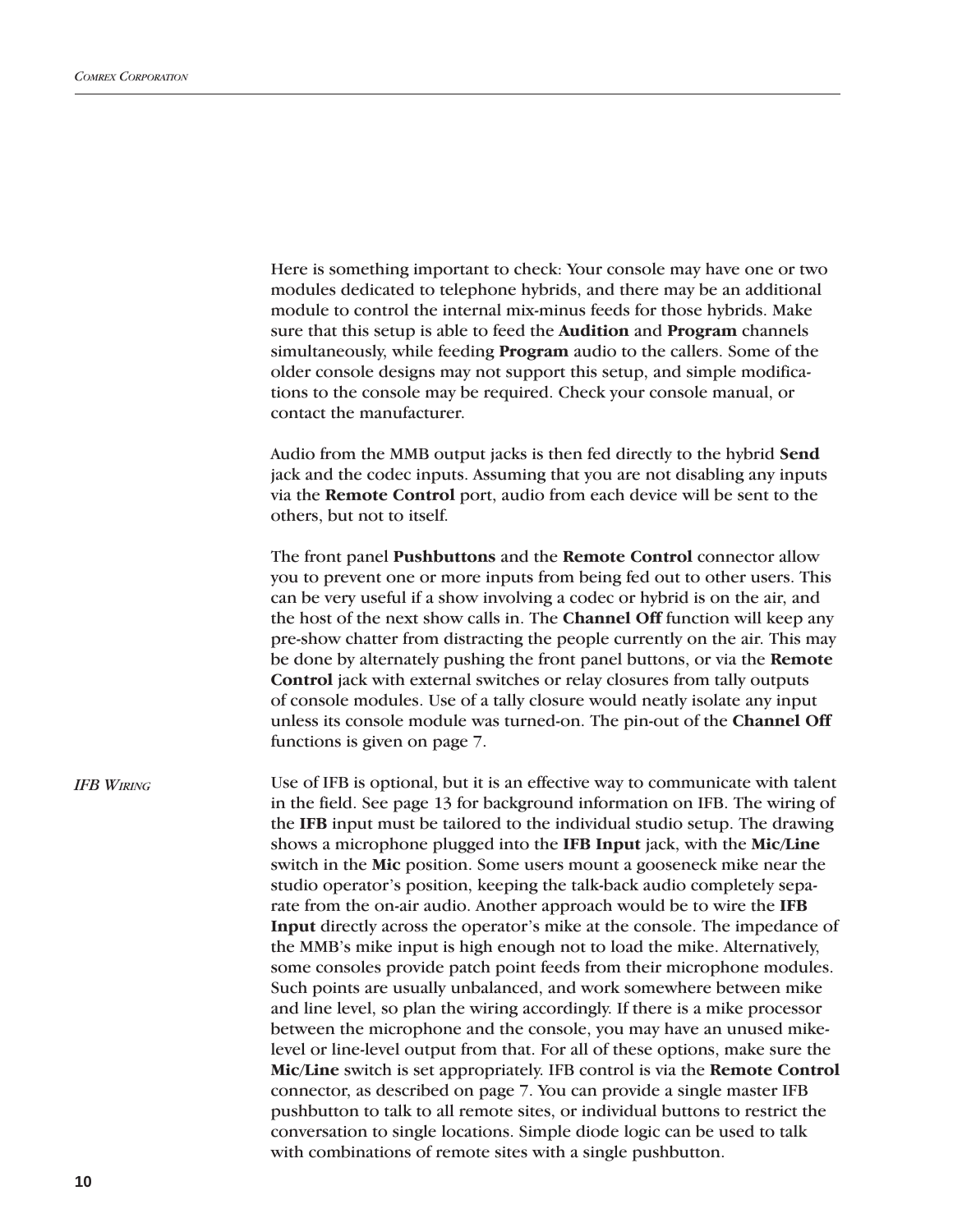With some connections made to the Mix-Minus Bridge, you can proceed with the set-up. Here's the good news: you should only have to make these adjustments once! *ADJUSTMENTS*

> The Mix-Minus Bridge is pre-set for unity gain at the factory. This usually results in the eight **Gain** controls being set at "1:00." You may not need to change these settings, particularly if your line level inputs and outputs are standardized within the studio.

> Start with the **Aux In**, which is probably connected to your **Audition** or **Program 2** channel in the studio. Set up some program audio or tone at normal level on the console. This will be automatically fed to each codec or other device connected to the **1-3 Out** and **4-6 Out** jacks on the MMB. The **Aux In** gain control on the MMB front panel will control the aux level to all codecs and hybrids. Use it only if you need to scale all of the output levels up or down.

> The **Gain** controls for **Inputs 1-6** on the MMB adjust the feed from that codec or hybrid to the other devices. Just feed program audio through **Input 1**, and use the **Gain** control for **Input 1** to set the levels into **Outputs 2-6**. All you need to do is match the level you previously established for the **Aux Bus** feed to the codecs. Make sure the front panel **On/Off** button is engaged to send that channel to the other outputs.

> Jump pins 13 and 25 on the **Remote Control** jack. This will interrupt all **Aux Bus** and other feeds and send the IFB audio to each output. You will probably have to adjust the **IFB Input Level** control to match this level up with the ones you have previously set. If you have trouble with this, make sure that the **Mic/Line** switch on the rear panel is set to the correct position. If the IFB audio is very loud and distorted, the switch should be changed to the **Line** setting. On the other hand, if the audio is very weak, try the **Mic** position.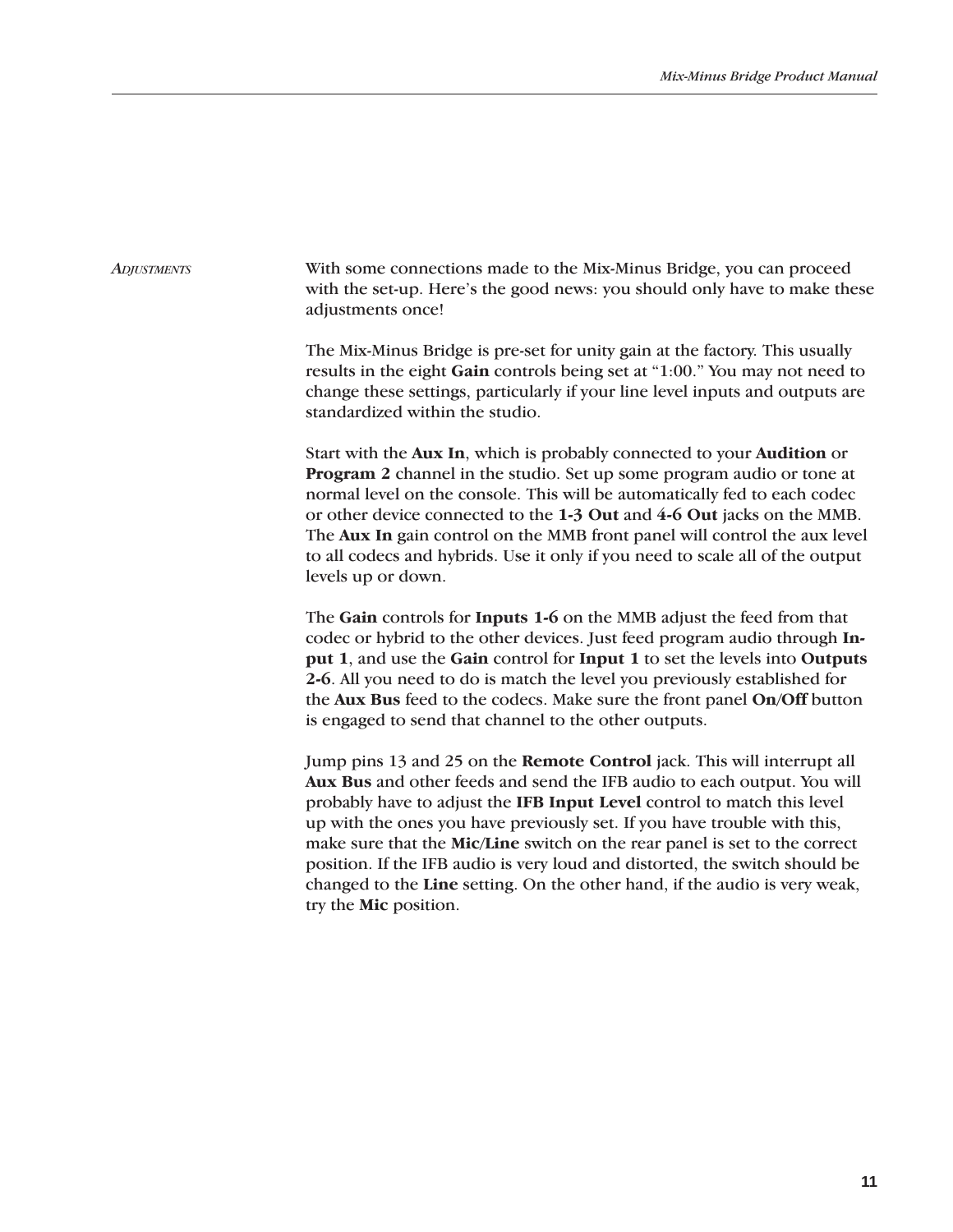*OPERATION*

Once set up, operating the Mix-Minus Bridge is easy. There are three things to consider:

**• Console:** Make sure that the console modules carrying codec outputs, etc., are set to **Program** only. There is something about weekend and overnight people that makes them play with buttons on consoles. Some clear labeling will help here. If you use the console's **Audition** or **Program 2** output for recording or other functions, be sure that your operators are aware of the need to put things back to normal.

**• On/Off Switches:** The six lighted pushbuttons on the MMB front panel control audio being fed to other codecs, hybrids or remote sites. For many applications, you may just leave the buttons engaged, and pay no further attention to them. However, if you have a situation where closed circuit audio should not be sent to a remote, these switches will be handy. Here is an example: You are broadcasting a remote via a POTS audio codec. A traffic report via ISDN is scheduled at 8:10 A.M. The traffic person calls in at 8:09, and needs to exchange some information with the board operator at the studio. The operator can have the ISDN feed in cue on the console, and can use an **IFB** button to chat with the traffic person. However, the audio from the traffic service should not be sent to the remote until they are ready to chat on the air at 8:10. The operator only needs to release the button for the ISDN codec channel, and turn it on again when the report is scheduled to go on the air. We have provided remote connections for this on/off switching. If you use the remote control feature, just leave the **On/Off** buttons on the MMB depressed. If your setup allows, you might want to remote the *Off* function to follow the **Off** button on your console module.

**• IFB:** Pressing a customer-provided **IFB** button momentarily interrupts the audio fed to one or all codecs or other devices connected to the Mix-Minus Bridge, and sends audio from a microphone circuit as described on page 10. We anticipate that users will take advantage of the individual IFB circuits on the **Remote** connector of the MMB. This allows you to talk to an individual site without disturbing any others. Since pushing a button will mute (all or partially) the regular audio, work out some rules in advance with the people at remote sites.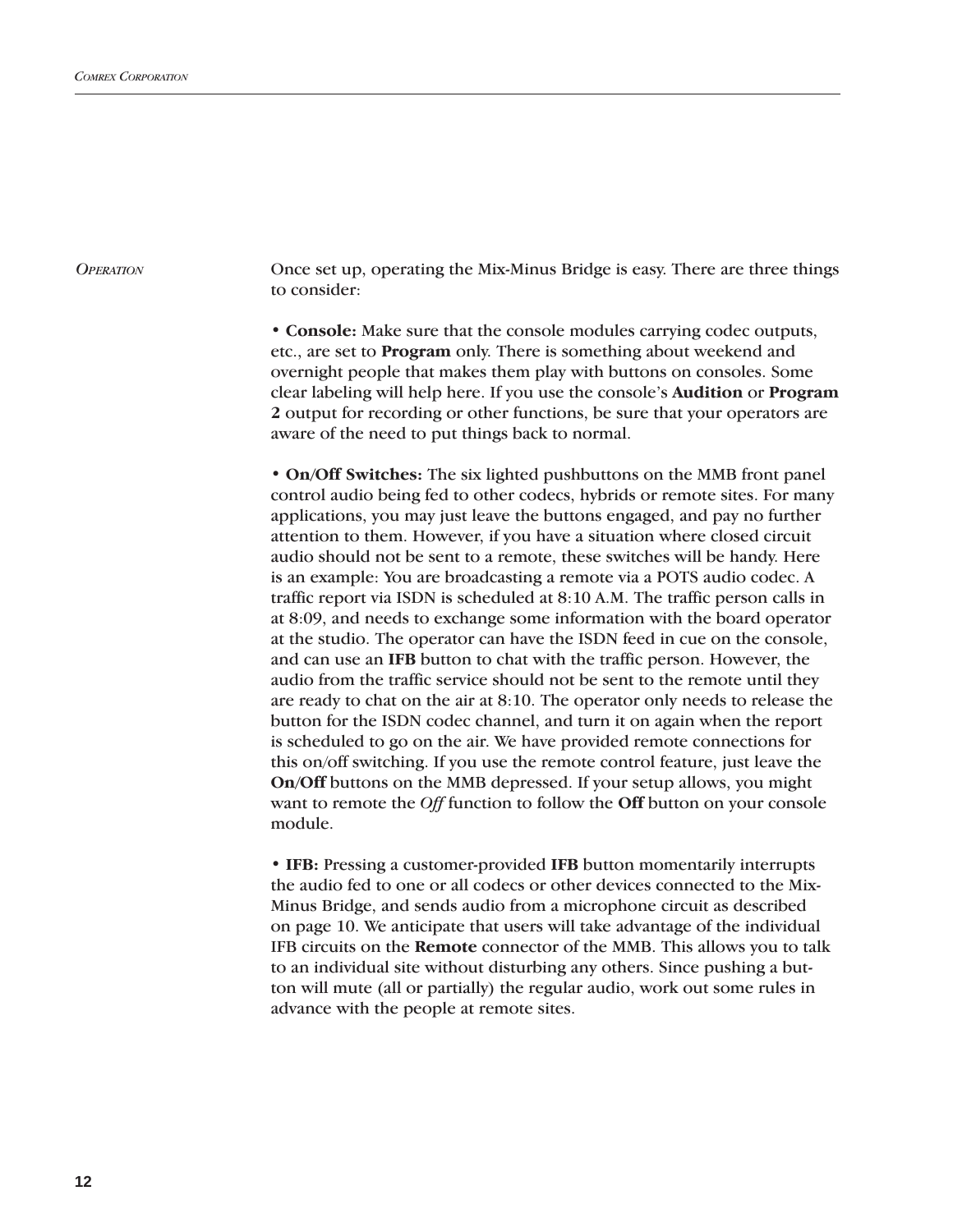SECTION 4 USEFUL STUFF

| <b>WHAT IS INTERRUPTIBLE</b><br>FOLD-BACK (IFB)? | TV people probably don't need to read this section, as they use IFB all of<br>the time, both in and out of the studio. Radio, Internet and professional<br>audio people may not have encountered the concept, so read on                                                                                                                                                                                                                                                                                                                                                                                                                                                                                                                                                                                                                                                    |  |  |
|--------------------------------------------------|-----------------------------------------------------------------------------------------------------------------------------------------------------------------------------------------------------------------------------------------------------------------------------------------------------------------------------------------------------------------------------------------------------------------------------------------------------------------------------------------------------------------------------------------------------------------------------------------------------------------------------------------------------------------------------------------------------------------------------------------------------------------------------------------------------------------------------------------------------------------------------|--|--|
|                                                  | Think of IFB as a push-to-talk intercom system. The idea is to interrupt<br>the normal audio to one or more of the outputs, and substitute audio<br>from the IFB Input jack. This is done by wiring one or more pushbut-<br>tons to the IFB pins on the MMB's Remote Control connector. You can<br>use multiple buttons to target specific remote sites, or one master but-<br>ton to talk with everyone. IFB is a great way to converse with talent in<br>the field before a program or during a commercial break. It also allows<br>you to send a cue to the field during a live program. Just make sure that<br>everyone involved is warned in advance about the "mystery voices" that<br>may come down the line! Another tip: The operator at the studio should<br>not hold the button longer than necessary during a live broadcast - just<br>give the cue and let go. |  |  |
|                                                  | The MMB has two IFB modes. As shipped, the normal audio will be<br>completely cut off and replaced by the IFB feed. There is also a "ducking"<br>mode which drops the regular audio by about 10 dB, and sends the IFB<br>signal through at normal level. This may be less distracting to the remote<br>talent if cues are to be fed during a live broadcast. The "ducking" feature<br>may be selected by removing the MMB's top cover and moving the jump-<br>ers in the center of the board from Mute to Duck. Each channel has its<br>own jumper, so you are free to customize the setup as needed.                                                                                                                                                                                                                                                                       |  |  |
| <b>STACKING</b>                                  | If you need more than the standard six channels, additional MMB's may<br>be stacked to provide 12, 18 or more mix-minus feeds. Each MMB has<br>Ext A and Ext B jacks to connect with another unit via straight-through<br>CAT5 cables. Those cables will send and receive a mix of the six inputs<br>plus the feed from the other Ext jack to the next MMB. Just use one cable<br>to connect the Ext A jack on one MMB to the Ext B jack on the other.<br>There is no priority to the stacking. You will have to provide the Aux In<br>and IFB audio connections externally, as some users may not want to<br>send the same sources to those inputs. The remote control connections                                                                                                                                                                                         |  |  |

closures for each needed channel.

are not changed by stacking – you will have to provide external contact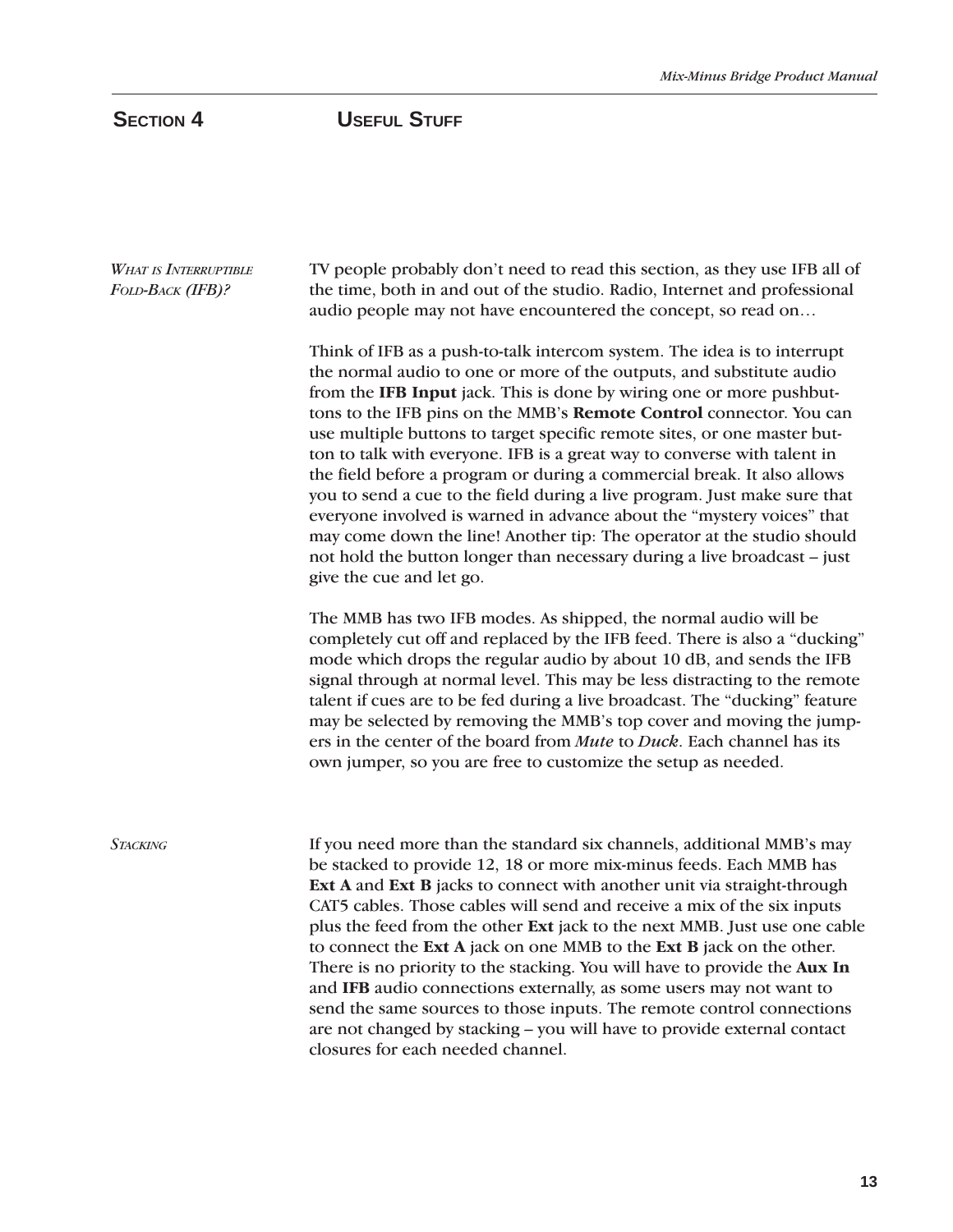*USES*

Back in the good old days, radio and TV talent could be sent out into the field with a link back to the studio and the ability to monitor the station's off-air signal. The fact that they heard their own voices in headphones or ear pieces was not distracting, as there was no delay between speaking and hearing. Goodbye analog, hello digital! Todays remote feeds are usually done through digital audio codecs, and there can be considerable processing time for audio in both directions. Your brain can only handle a relatively short echo of your voice while speaking. It has become absolutely necessary to keep the remote audio from being sent back to the remote site. This is done with mix-minus: A mix of all needed audio, except from the remote.

It is usually easy to create one mix-minus feed on a broadcast console. Most consoles have an audition or auxiliary bus, which allows the creation of an additional mix of certain console sources, without affecting the main or program mix. If a telephone hybrid is fed this mix, and a codec feed is required later, the console must be reconfigured for each mix-minus. This can be confusing and cause program delay. Also, if the hybrid and codec need to be on-air simultaneously, a single mix-minus is insufficient. Newer consoles may provide for more than one mix-minus feed, but you always seem to need one more!

With the Mix-Minus Bridge (MMB), each remote source has a dedicated, full time feed. No configuration is necessary before airing single or multiple remote sources. The MMB will still require that you configure an audition or auxiliary bus on your console, but it will remain permanently configured.

The MMB can be expanded to 12, 18 or more channels by stacking units interconnected by CAT5 cables.

There may be instances where you will be adding sources to the mix-minus bridge at different times. Perhaps you're conducting a telephone interview, and the remote crew dials in to test the ISDN link for a broadcast later that day. You don't necessarily want audio from the remote crew fed to the telephone caller. So each input to the mix-minus can be selected on or off via front panel buttons or remote control. While these buttons select what gets sent into the mix-minus buses, all outputs are always active and everyone still receives audio as soon as they are connected.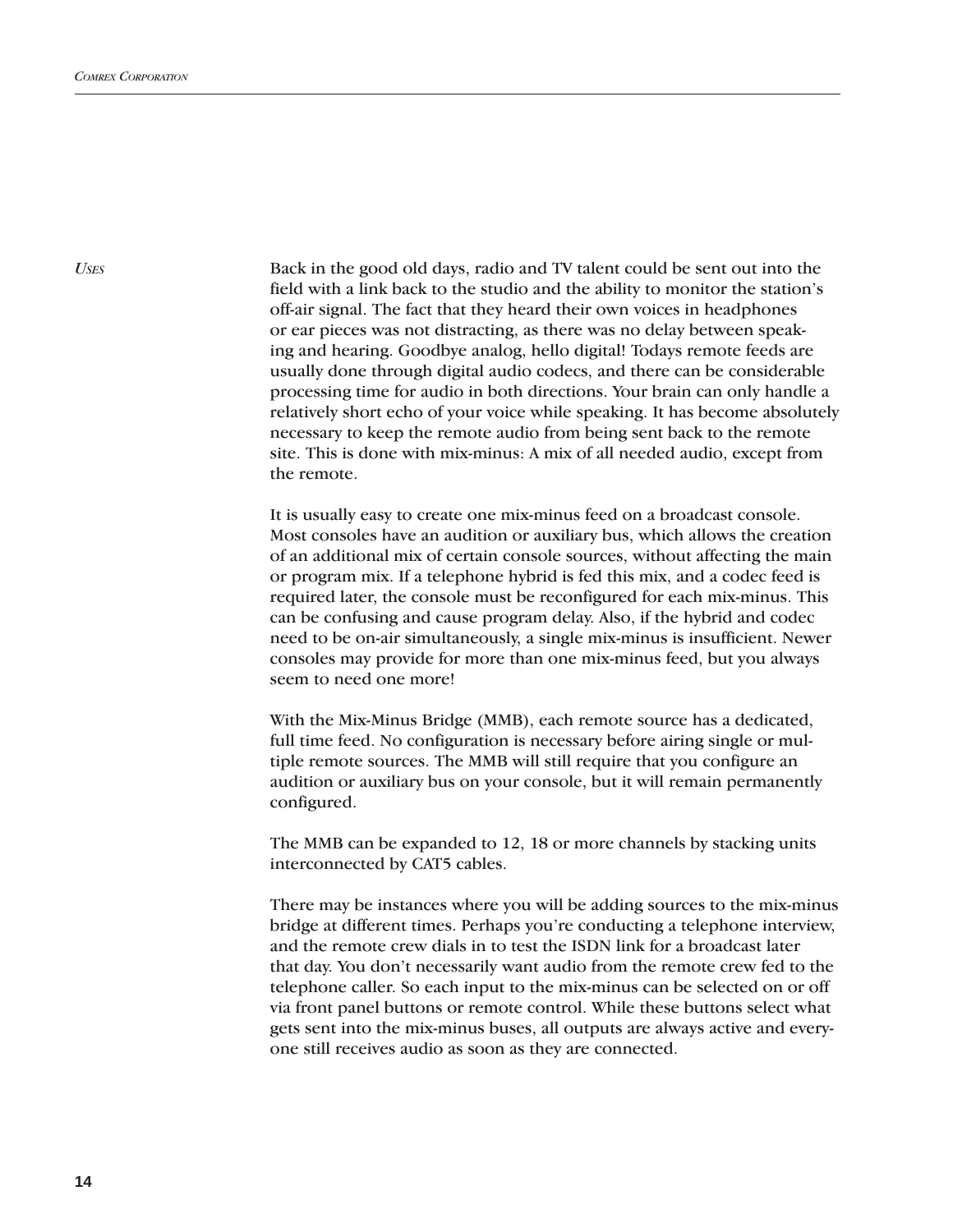Another common requirement for remote broadcasting is the ability to interrupt the feed sent to the remote talent to send cue information or special instructions. This ability is called interruptible fold-back, or IFB for short. The MMB has the ability to send a separate audio signal to all sources requiring mix-minus. Remote control connections are available to control the IFB function, allowing cues to individual sites or to everyone on the system. The **IFB Input** to the MMB is adjustable and switchable between a microphone or line level signal.

Because IFB is so useful, and most users won't require a full 6 mix-minus channels, unused mix-minus outputs may be fed into other cueing sources, like listen-line telephone couplers or subcarrier generators. Although these feeds are not contributing to the mix-minus buses, the program and IFB audio will be available to them.

One tip: If you run a PA system at your remotes, you already know how difficult it can be to control feed-back from your microphones. If your PA feed comes from an air-monitor receiver, you have been "fighting" the audio processing in your air chain. However, if you use a mix-minus feed (through a codec, a return RPU, a telco coupler, etc.) your PA feed will include unprocessed remote microphone audio. This will make it much easier to control feedback.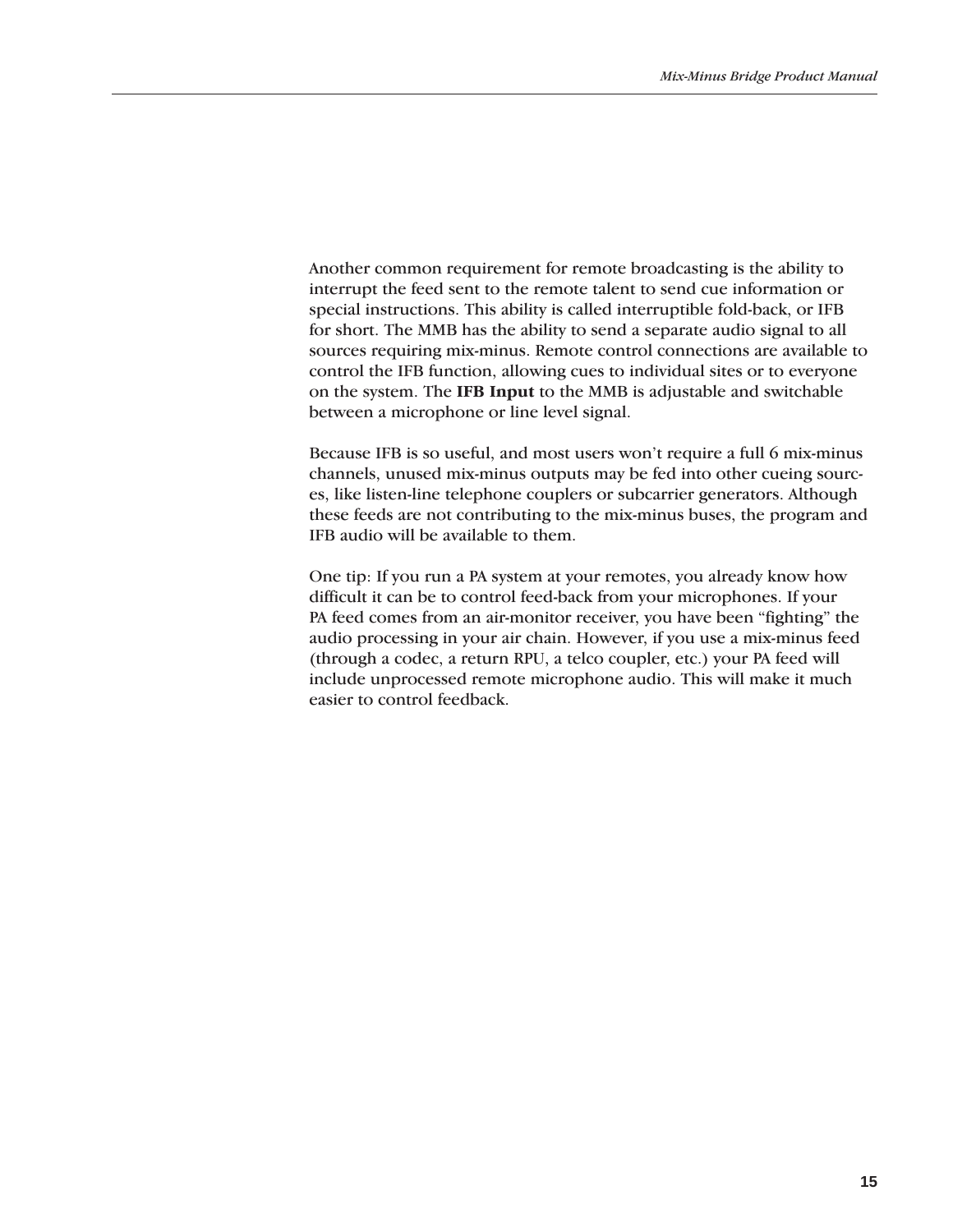## **SECTION 5** SPECIFICATIONS

| <b>CONNECTIONS</b>    | Inputs 1-6: RJ-45 jack, wired according to CAT5 pinout for three pairs.<br>Outputs 1-6: RJ-45 jack, wired according to CAT5 pinout for three pairs.<br>Auxiliary Input: 3-pin XLR female.<br>IFB In: 3-pin XLR female.<br>Remote Control: DB25 female.                                                                                                      |
|-----------------------|-------------------------------------------------------------------------------------------------------------------------------------------------------------------------------------------------------------------------------------------------------------------------------------------------------------------------------------------------------------|
| <b>AUDIO INPUTS</b>   | 1-3 In, 4-6 In and Aux In: 50K ohm balanced bridging, -10 to +10 dBu,<br>adjustable (unity gain as supplied)<br><b>IFB</b> Input:<br>Mic Level: 15K balanced bridging, -35 to -70 dBu adjustable<br>(-50 as supplied)<br>Line Level: 100K balanced bridging, -10 to +10 dBu adjustable<br>(unity as supplied)                                               |
| <b>AUDIO OUTPUTS</b>  | 1-3 Out and 4-6 Out: Balanced line level, for 600 ohm or greater load,<br>$+4$ dBu as supplied, $+23$ dBu maximum                                                                                                                                                                                                                                           |
| <b>REMOTE CONTROL</b> | [6] Channel Off pins to remove each channel from the mix remotely<br>(27 mA DC each pin)<br>[6] IFB pins to talk to each channel individually (27 mA DC each pin)<br>[1] Master IFB to talk to all channels (144 mA total)<br>[12] Common ground pins<br>Remote control is by an external contact closure or open collector pull-<br>down on a 5 VDC relay. |
| <b>POWER</b>          | 100 - 260 VAC, 50/60 Hz, IEC-320 connector, automatically switched. A<br>power cord is supplied for North American operation.                                                                                                                                                                                                                               |
| <b>SIZE</b>           | 19" W x 8" D x 1.75" H<br>48 cm x 20 cm x 4.5 cm                                                                                                                                                                                                                                                                                                            |
| WEIGHT                | $4$ lbs $8$ oz; 2 Kg                                                                                                                                                                                                                                                                                                                                        |